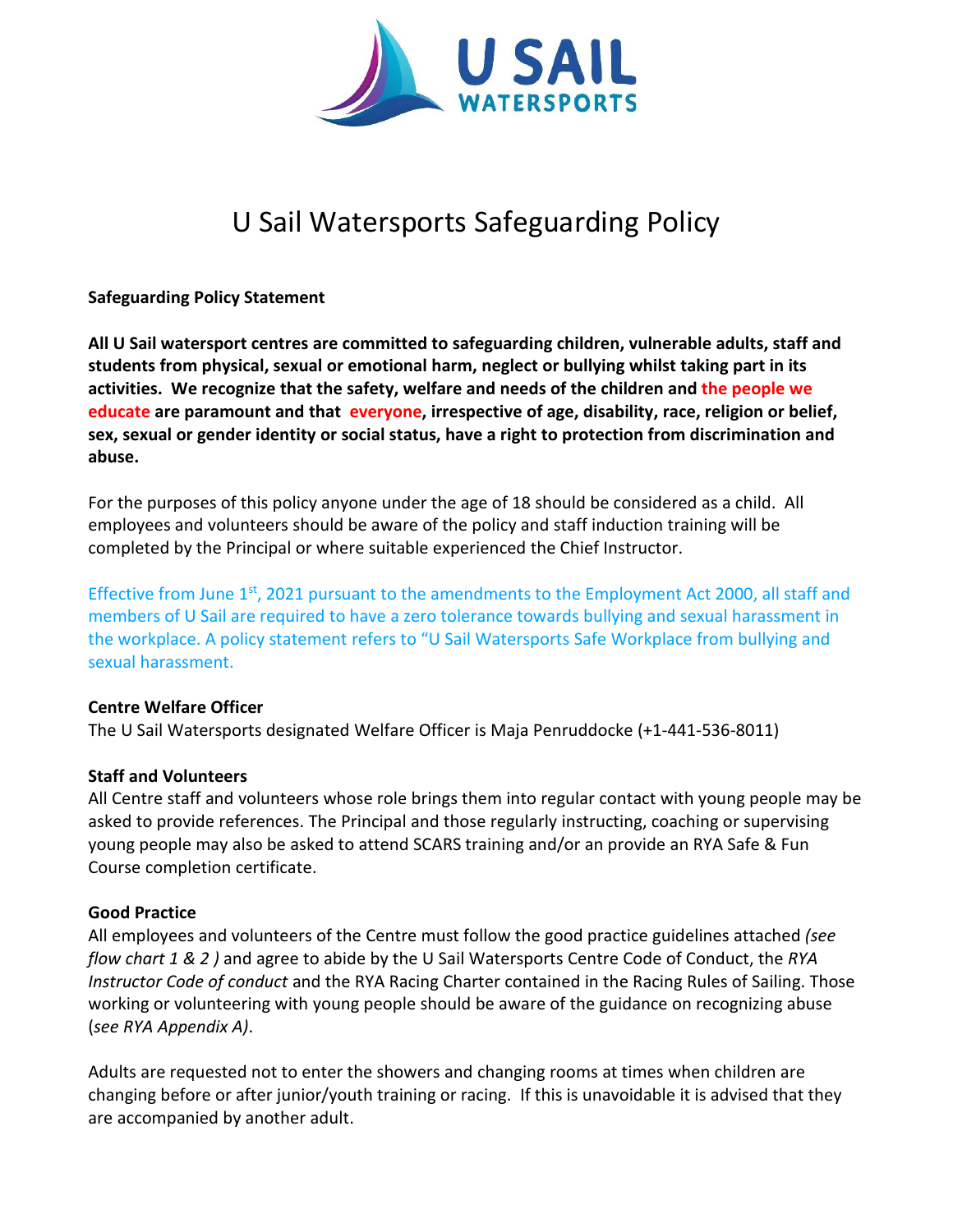The Centre will seek written consent from parents/carers before taking photos or video of a child at an event or training session or publishing such images. Parents and spectators should be prepared to identify themselves if requested and state their purpose for photography/filming. If the Centre publishes images of children, no identifying information other than names will be included. Any concerns about inappropriate or intrusive photography or the inappropriate use of images should be reported to the Centre Welfare Officer.

# **Concerns**

Anyone who is concerned about a young person's welfare, either outside the sport or within the Centre, should inform the Instructor, the Chief Instructor or the Centre Welfare Officer immediately, in strict confidence. The Centre Welfare Officer will follow the attached procedures *(see RYA Flowcharts 1 and 2).*

Any Centre employee or volunteer failing to comply with the Safeguarding policy may be subject to disciplinary action.

As defined by the Children Act 1989, for the purposes of this policy anyone under the age of 18 **should be considered as a child. The policy applies to all U Sail Bermuda employees, contractors and volunteers.**

**U Sail Watersports is committed to safeguarding, from physical, sexual or emotional harm, neglect or bullying, children taking part in its activities. We have recognised that the safety, welfare and needs of the child are paramount and that all children, irrespective of age, disability, race, religion or belief, sex, sexual or gender identity or social status, have a right to protection from discrimination and abuse.**

**U Sail Watersports takes all reasonable steps to ensure that, through appropriate procedures and training, everyone participating in activities organized by U Sail, do so in a safe and enjoyable environment.**

U Sail Watersports actively seeks to:

Create a safe and welcoming environment, both on and off the water, where children, vulnerable adults etc can have fun and develop their skills and confidence.

Run RYA-organized training and events to the highest possible safety standards.

Treat all children, adults, staff and volunteers with respect and celebrate their achievements.

U Sail Watersports

Recognizes that safeguarding children is the responsibility of everyone, not just those who work with children.

**<u>D</u>ECarefully recruits and selects all U Sail employees, contractors and volunteers in roles involving** close contact with children and provides them with appropriate information or training.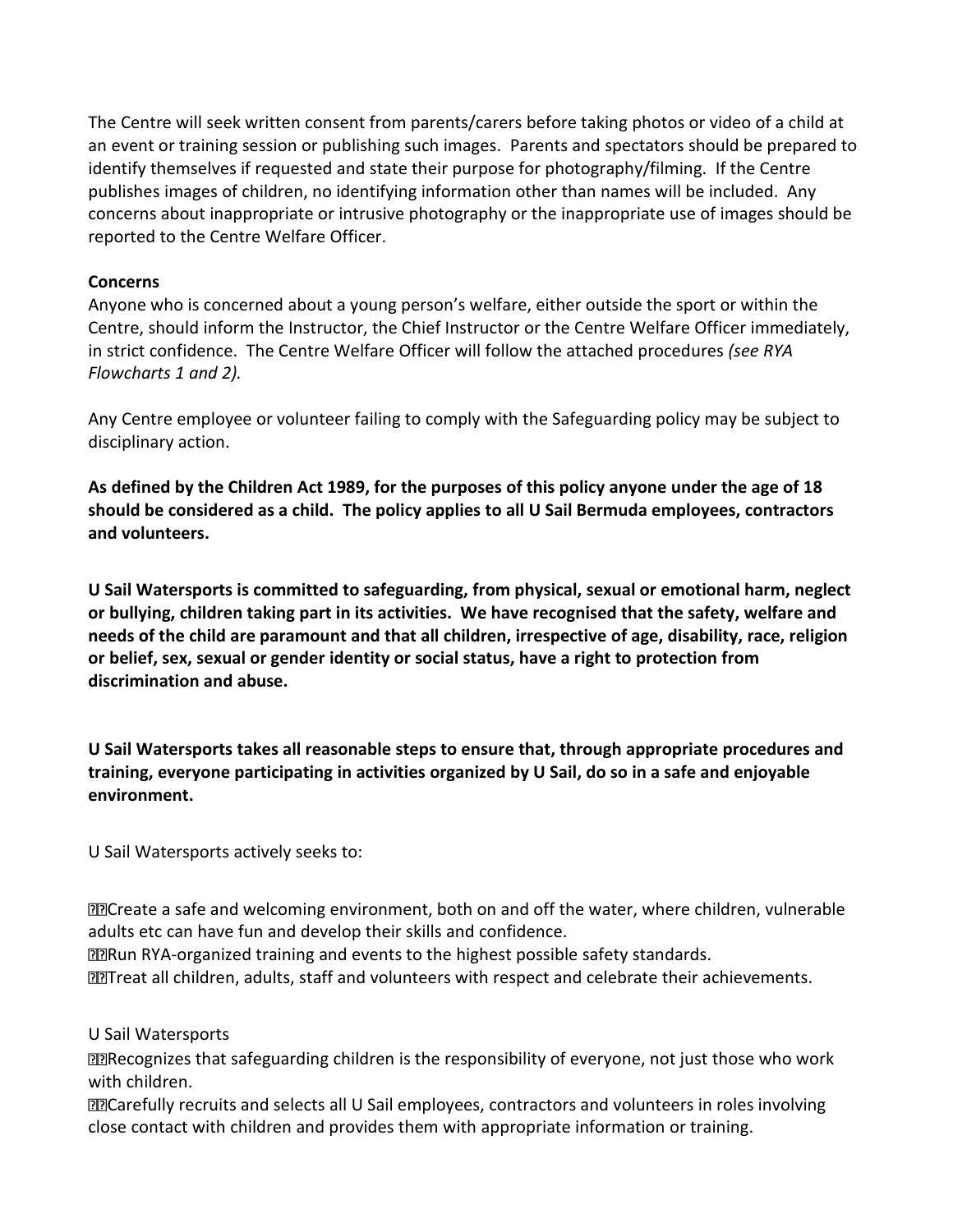Responds swiftly and appropriately to all complaints and concerns about poor practice or suspected or actual child abuse.

Regularly reviews safeguarding procedures and practices in the light of experience or to take account of legislative, social or technological changes.

Communicates changes and shares good practice with training centres, clubs and class associations.

# **The centre's welfare officers and the Principal of the relevant U Sail Watersports centre should be notified of all relevant concerns, allegations or complaints.**

# **PART 2 – PROCEDURES**

# **3 Designated Person**

The Principal and Centre Welfare Officer are responsible for ensuring that all volunteers, employees and instructors are aware of the safeguarding policy and that the U Sail Safeguarding policy is fully implemented.

It is their responsibility to:

- a) Keep safeguarding policies and procedures up to date, compatible with those of the RYA
- b) Ensure that all staff and volunteers are aware of and follow procedures via quarterly meetings with all staff and volunteers
- c) To update Directors etc on safeguarding and child protection issues
- d) Maintain contact details of Police and Child Services
- e) Conduct any necessary investigation swiftly and at the earliest opportunity
- f) Support voluntary or paid staff if an allegation has been raised against them and threat them
- sympathetically until the investigation has been concluded
- g) Take necessary action after the allegation has been investigated.

If anyone has a concern they should:

Contact the Chief Instructor, Principal or Welfare Officer either verbally, or emailed at the earliest opportunity but should aim to do this within 24 hours of the concern arising.

The Chief Instructor, Principal and the Centre Welfare Officer will decide on a course of action to be taken and the Welfare Officer will be the designated point of contact who will document, log the incident and take the matter forward.

# 4 Recruitment and training

The purpose of this recruitment policy is to ensure that anyone recruited is fully committed to follow the U Sail Watersports policy and procedures at all times.

All work applications must include a CV and Covering Letter and at the discretion of the Centre Principal at least one or preferably two-character references.

A self-declaration form must be completed by each member of staff at U Sail Watersports including the Directors.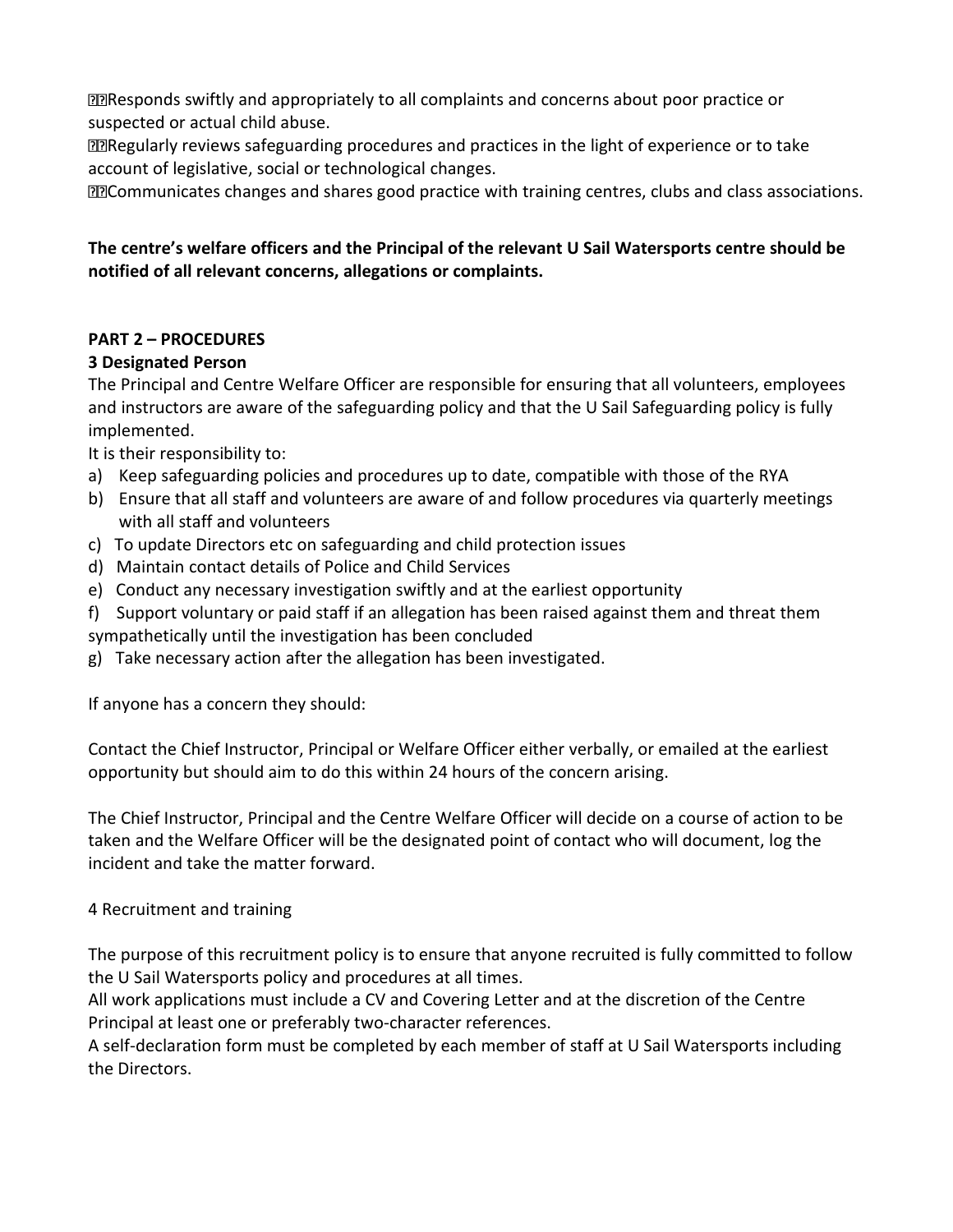The policy of U Sail ensures that no preference will be given whatever ethnicity or race of the applicant. U Sail will request a police report and off the back of this U Sail may request for a disclosure barred report.

Directors, Staff, and Volunteers will be encouraged to take SCARS course if they have not already done so before joining U Sail. The Directors will always be involved in any hiring process whether temporary or permanent. All overseas hiring will be subject to the legal requirements of the Bermuda Immigration Act.

All staff will be treated equally whether they be paid or volunteer staff.

The Principal is responsible for checking at the time of hiring before their first day of work that all regulations and procedures, the code of conduct has been read, they understand and will comply with all regulations and Procedures of the RYA applicable to U Sail Bermuda and U Sail Watersports.

# **Reporting/Documentation:**

The Welfare Officer may request any documents or information from any institution or body at any time to ensure that U Sail Bermuda's recruitment policy is compliant with criminal offence under the Safeguarding Vulnerable Groups Act 2006 for a Barred individual to work in Regulated Activity/Regulated Work.

## **Reporting Procedures**

If you are uncertain what to do at any stage, contact the Centre Welfares Officer (Maja Penruddocke) and/or RYA's Safeguarding and Equality Manager on 023 8060 4104.

**Instructor Chief Instructor Chief Instructor Principal Melfare Officer** 

Details of Children's Social Care departments and emergency duty teams are listed on local authority websites and in local phone books. If you are unable to find the appropriate contact number, call the RYA's Safeguarding and Equality Manager or, if a child is at immediate risk, the Police.

**Intentionally left blank for formatting reasons**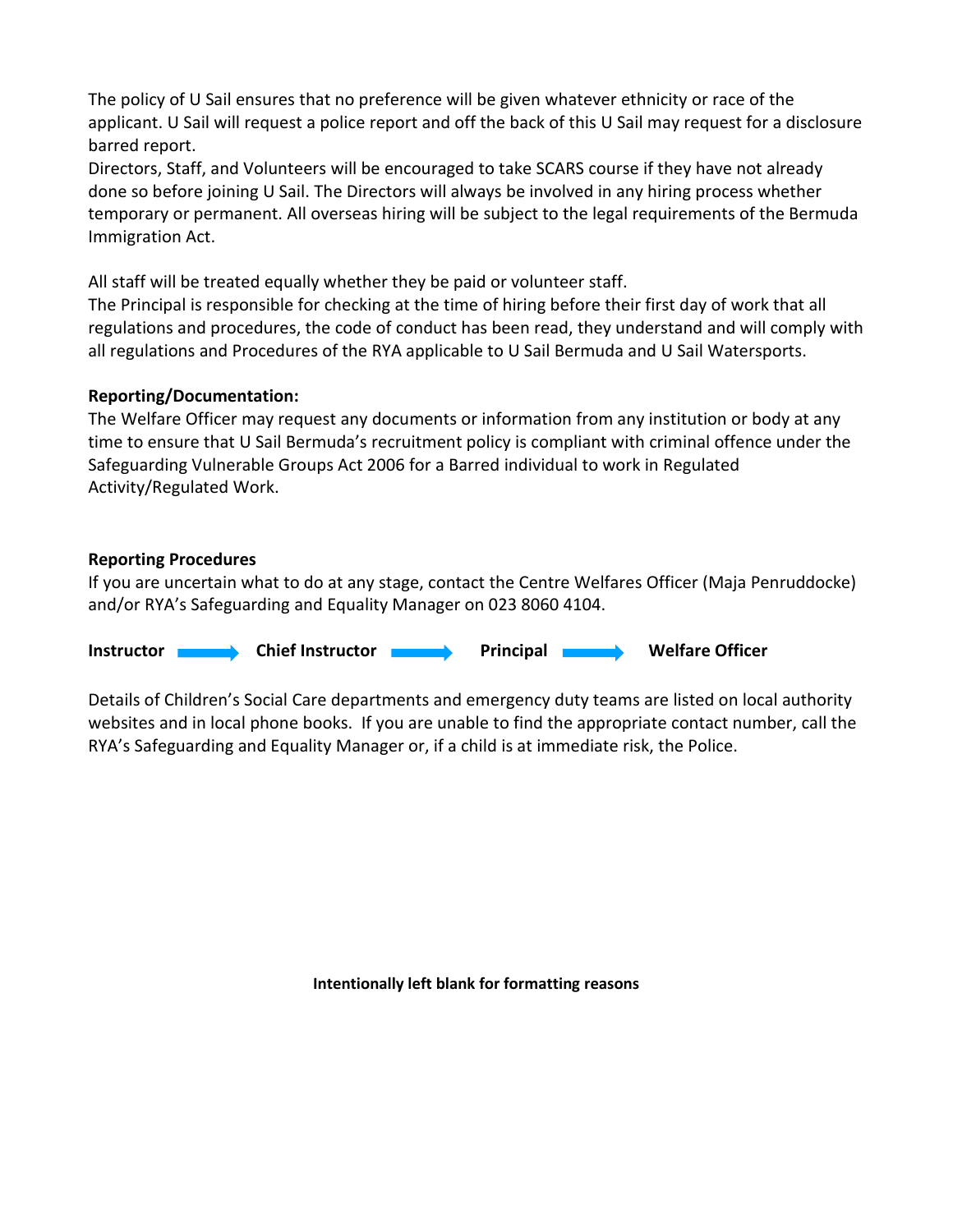

#### **Reporting procedures** Concern about the behaviour of someone at a club/centre